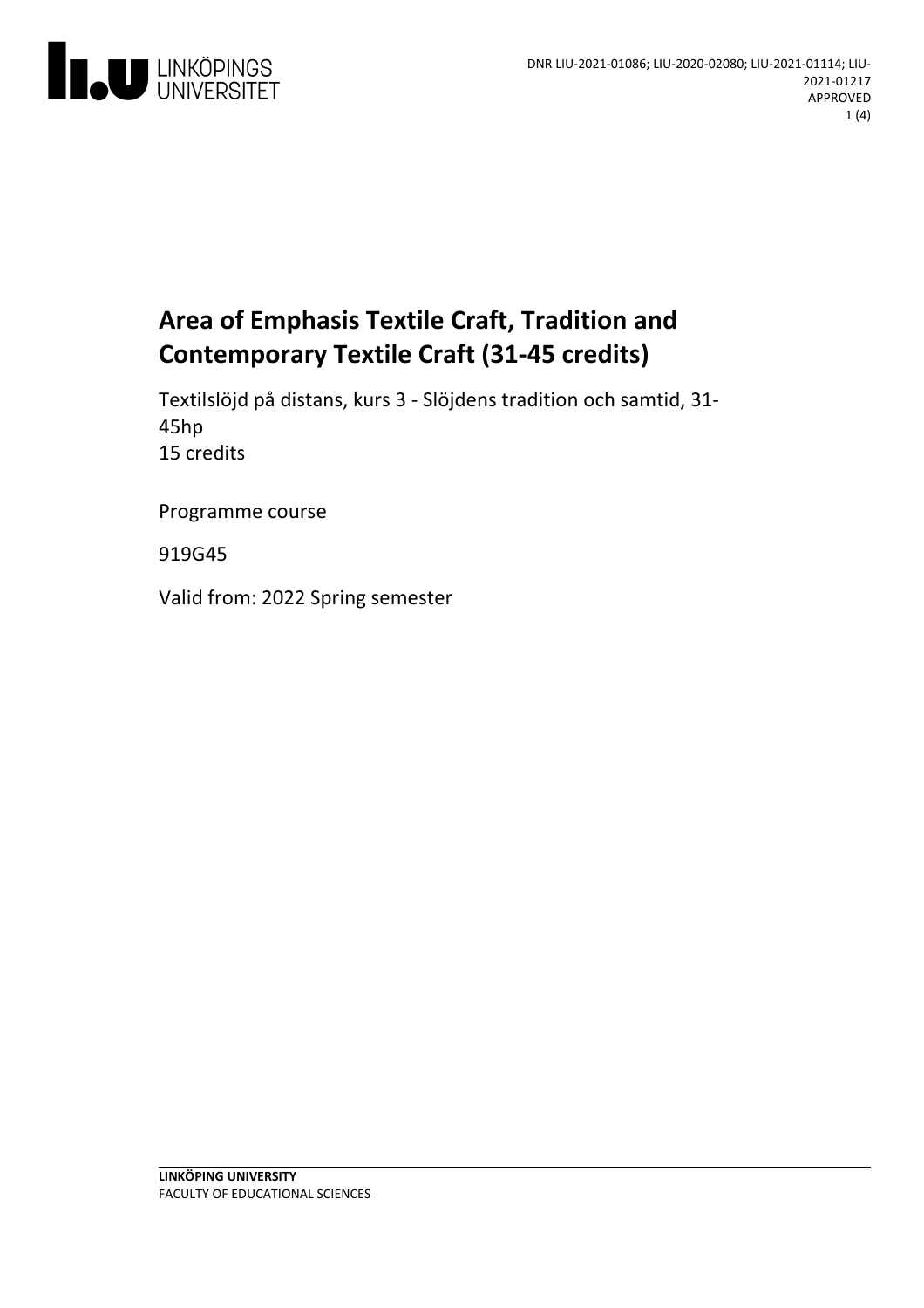| <b>Determined by</b>                                                              | <b>Main field of study</b>                        |                                      |
|-----------------------------------------------------------------------------------|---------------------------------------------------|--------------------------------------|
| The Board of Educational Science                                                  | No main field of study                            |                                      |
| Date determined                                                                   | Course level                                      | <b>Progressive</b><br>specialisation |
| 2020-06-04                                                                        | First cycle                                       | G <sub>2</sub> X                     |
| <b>Revised by</b>                                                                 | Disciplinary domain                               |                                      |
| Course Syllabus Board at the Faculty of Technology<br><b>Educational Sciences</b> |                                                   |                                      |
| <b>Revision date</b>                                                              | Subject group                                     |                                      |
| 2021-03-08; 2021-03-12                                                            | <b>Educational Sciences/Practical</b><br>Subjects |                                      |
| <b>Offered first time</b>                                                         | Offered for the last time                         |                                      |
| Spring semester 2020                                                              |                                                   |                                      |
| <b>Department</b>                                                                 | <b>Replaced by</b>                                |                                      |
| Institutionen för kultur och samhälle                                             |                                                   |                                      |

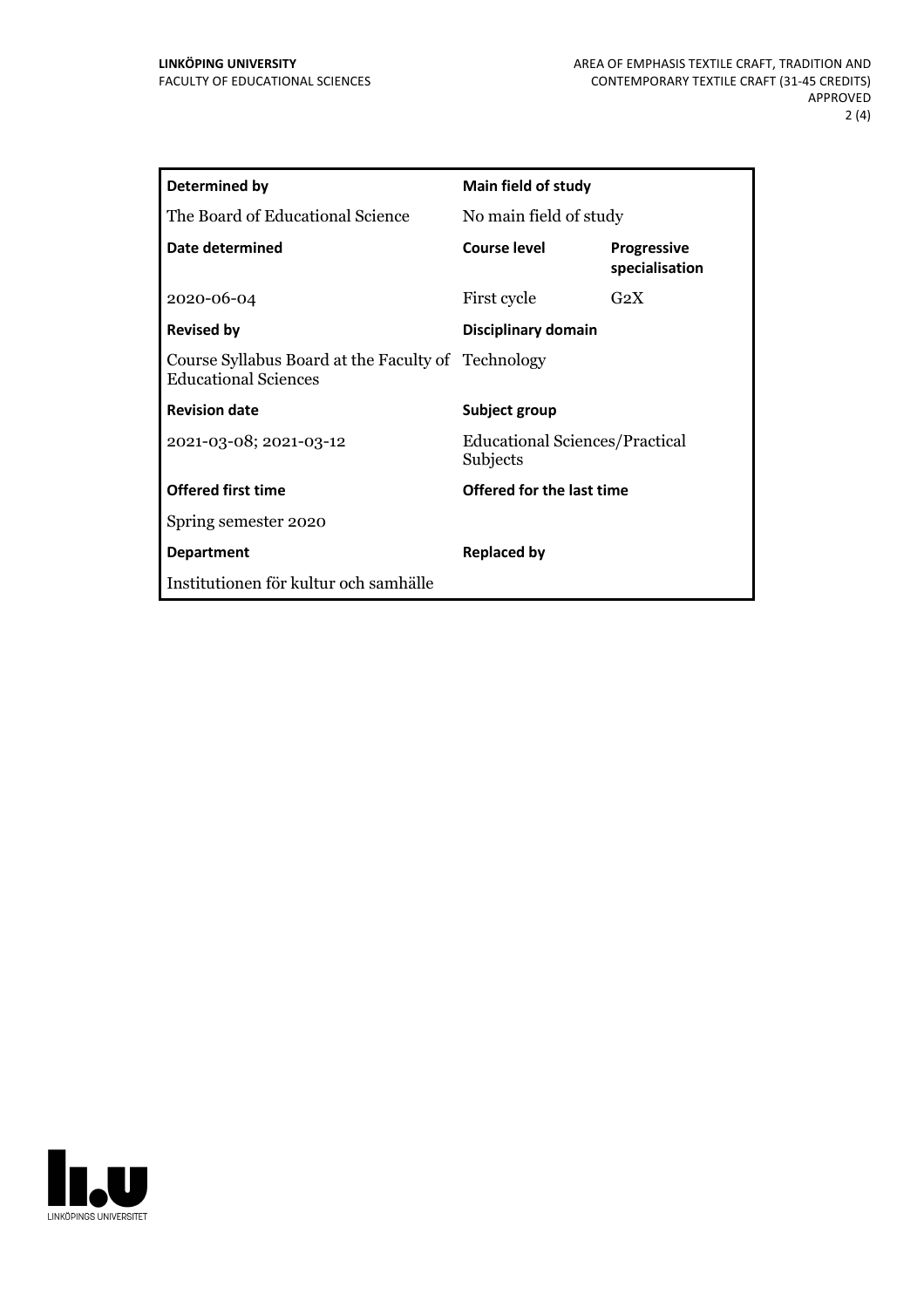## Course offered for

VAL II -Professional Qualification Course for Teachers

#### Examination

Applies to all courses regardless of grading scale.

Students failing an exam covering either the entire course or part of the course two times are entitled to have a new examiner appointed for the reexamination.

If the course has a three-graded grading scale (U - VG), following applies:

Students who have passed an examination may not retake it in order to improve their grades.

The following applies to courses that include a compulsory component:

If special circumstances prevail, and if it is possible with consideration of the nature of the compulsory component, the examiner may decide to replace the compulsory component with another equivalent component.

If the LiU coordinator for students with disabilities has granted a student the right to an adapted examination for a written examination in an examination hall, the student has the right to it.

If the coordinator has recommended for the student an adapted examination or alternative form of examination, the examiner may grant this if the examiner assesses that it is possible, based on consideration of the course objectives.

An examiner may also decide that an adapted examination or alternative form of examination if the examiner assessed that special circumstances prevail, and the examiner assesses that it is possible while maintaining the objectives of the course.

#### Grades

Three-grade scale, U, G, VG